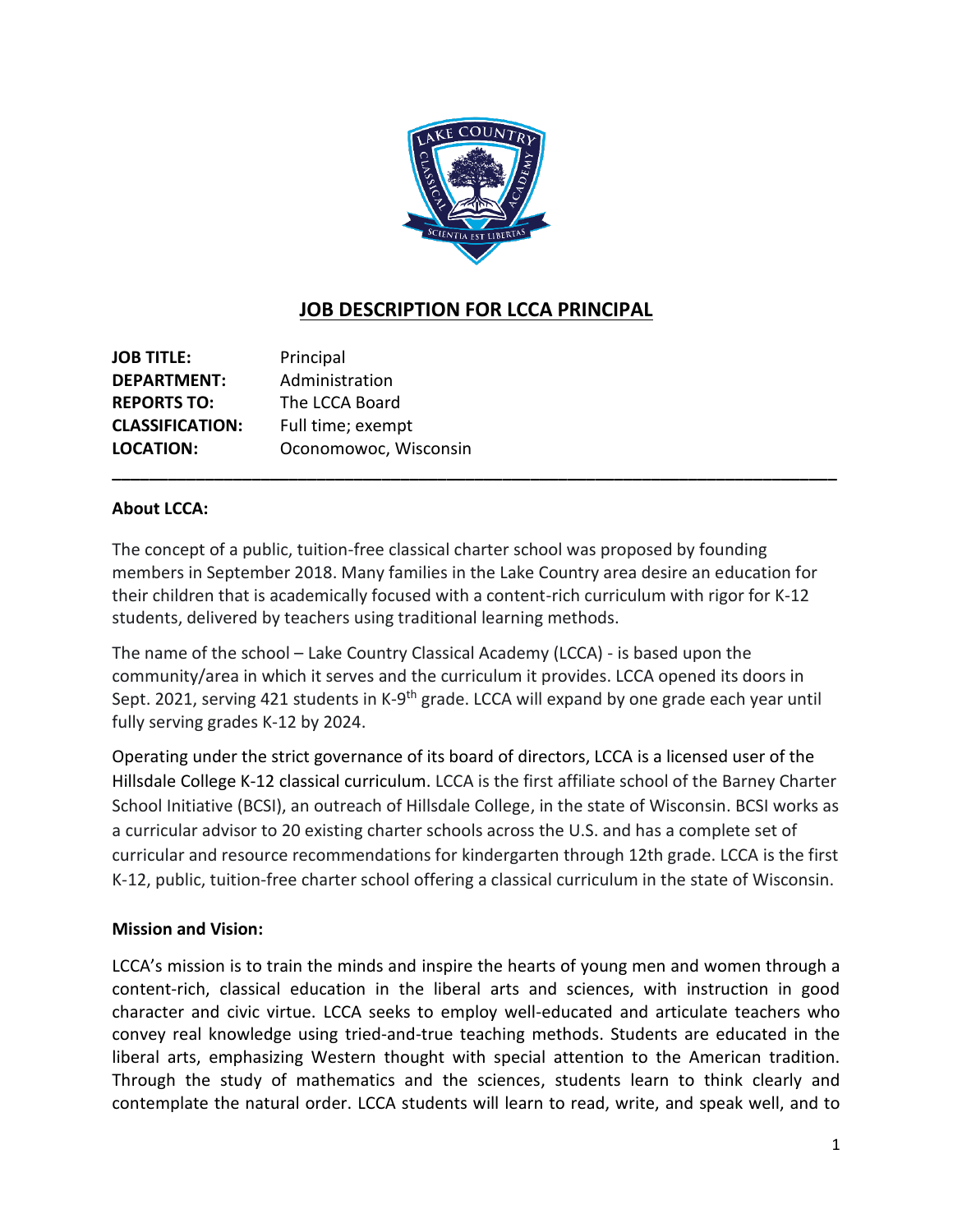understand themselves and the world around them. LCCA seeks to educate students to be people of character, young men and women who have the moral and intellectual virtue necessary for a life of citizenship and of learning.

# **The Role of Principal:**

The LCCA Principal will be entrusted with the education and well-being of 425+ pupils in grades K-9 (growing to 600 students, K-12, by 2024), and the overall reputation of the school, its constituency, and its surrounding community. He or she will be charged with considerable fiduciary duties, not only acting as a steward of substantial public funds but as a contributor to the future viability of American society through the passing on of wisdom and virtue to its future citizens. The school leader is the single most impactful and important figure in a school and its surrounding community—the guardian of a learning tradition that must characterize the school and influence its mission.

# **General Characteristics of a Good Candidate:**

- Prudent leadership, or the ability to discern the ends that fulfill the nature and purpose of classical learning, and to chart a course to reach those ends; the ability to instruct and inspire people to follow, to commit, to take responsibility, and to perform together in an effective manner. The ability to raise up self-governing leaders within the school.
- Intellectual depth and a serious understanding of the life of the mind. The leader of an academic institution demonstrates a love of learning by the ongoing personal pursuit of knowledge for its own sake and the desire to share that knowledge with others.
- A commitment to school reform, motivated by courage and governed with discretion.
- A person of high moral character whose leadership will generate trust and hold the confidence of others. He or she exhibits unwavering personal integrity, honesty, decisiveness, and empathy.
- Well-organized, able to delegate with clear direction, and ready to assume responsibility for everything that happens under his or her charge.
- A sentinel of the moral imaginations of young minds.

## **Knowledge and Aptitude Required for the Position:**

- A broad understanding of the classical liberal arts, its roots in the Western tradition, and its historical presence in American education prior to the 20th century.
- Knowledge of the craft of the educator, and the ability to teach well.
- The ability to communicate effectively in both oral and written forms.
- The facility to maintain a high degree of energy and personal productivity, and to effectively manage the yield of others. The ability to prioritize and get things done.
- A general understanding of leadership and management principles, including recruiting, hiring, supervising, and evaluating others, as well as individual and organizational development.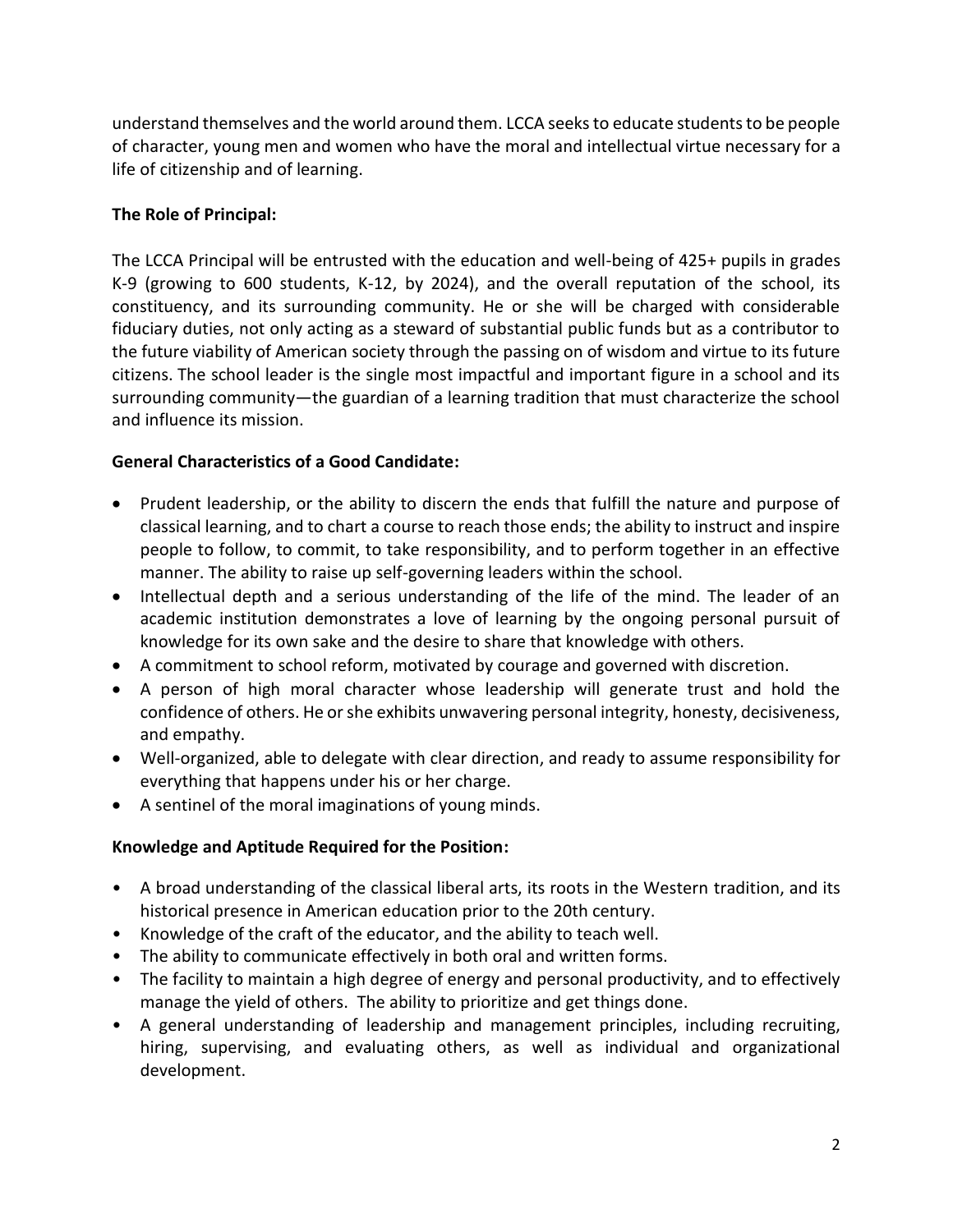- The intellectual and emotional strength to have difficult conversations, when necessary, and the prudence to know when they are required.
- A general understanding of financial management principles, including planning a budget and the skills to manage to it throughout a school year; he or she understands the needs and expectations of regular auditing and a proven system of sound fiscal controls and processes.
- An understanding of the school's respective state accountability and accreditation systems for public charter schools, as appropriate, and laws relevant to same.
- The fortitude to act with fidelity to the scope and sequence of the Hillsdale College model for classical education.
- The prudence and insight to understand and accomplish local, state, and federal compliance regarding all aspects of the school.
- Has a recognizable executive aptitude for the business and operational aspects of school leadership. He or she is able to put first things first and can multi-task when needed.
- Can build an administrative team. He or she knows the mission and knows how to hire well to support that mission.
- Has a clarity of focus, and yet is open to ideas and implements the best of them from his or her community, not just from personal preferences.
- Is pleasant, engaging, personable, and empathetic—important traits as he or she interacts with parents, benefactors, community members, teachers, students, and others. The school leader knows how to build trust through excellent communication, which oftentimes means only listening, and by being consistent with expectations and follow-through. He or she is firm and kind, prudent and just.
- Understands and communicates with the broader classical movement to promote education that is elevating and high-minded. He or she has the aptitude and capacity to invite young men and women into the ongoing discourse of what kind of place the world is and what kind of beings we all are and can become.
- Is public-spirited, ambitious about the school and its effect on the wider community, state, and, ultimately, the nation. He or she is committed to the local community as an active participant, an energetic advocate for classical education as being good for all learners of every background.
- Likes interacting with children and believes that classical education leads them on the path to true happiness.

## **Duties and Responsibilities of the Position:**

- Provides general management of all school operations, including academic, financial, staff, regulatory, and facility areas.
- Observes and can effectively coach teachers at defined intervals; documents results, and provides feedback as mentor and supervisor.
- Reports at regular school board meetings on the status of the school and plans for upcoming activities.
- Represents the school as the senior executive leader in interactions with the public, the school constituencies, the authorizer or accreditor, and government agencies.